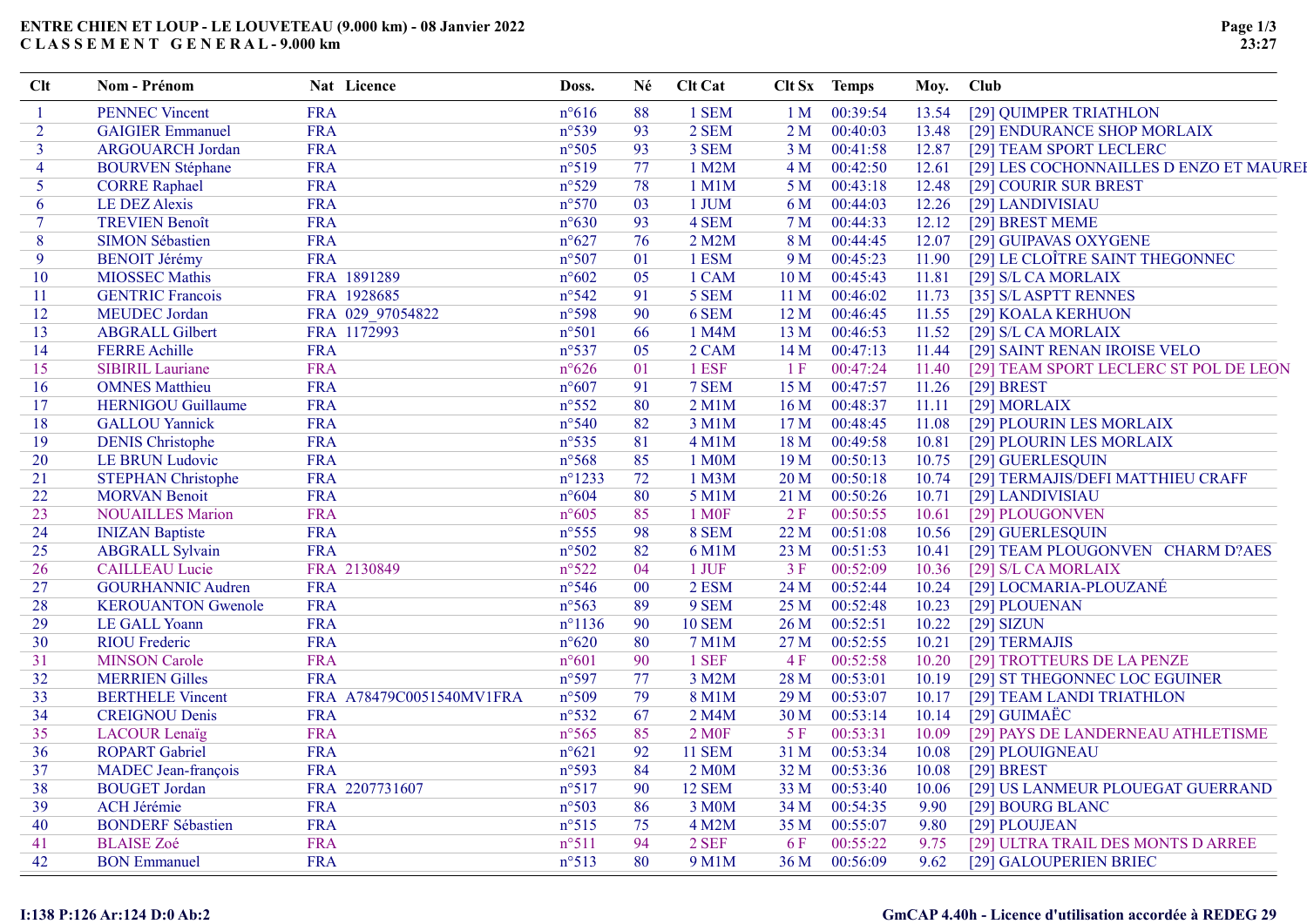### ENTRE CHIEN ET LOUP - LE LOUVETEAU (9.000 km) - 08 Janvier 2022 C L A S S E M E N T G E N E R A L - 9.000 km

| <b>FRA</b><br>$n^{\circ}581$<br>1 M7M<br>37 M<br>00:56:12<br>43<br><b>LE HAN Michel</b><br>50<br>9.61<br>[29] TROTTERIEN LANDI<br><b>FRA</b><br>83<br>LE LOUS Christophe<br>n°583<br>4 M <sub>0</sub> M<br>38 M<br>00:56:38<br>9.54<br>44<br>[29] COURIR A PLEYBER<br><b>FRA</b><br>96<br>00:56:52<br><b>SAOS Adèle</b><br>$n^{\circ}622$<br>3 SEF<br>7F<br>9.50<br>$[29]$ BREST<br>45<br><b>SAOS</b> Clément<br><b>FRA</b><br>39 M<br>00:56:54<br>Non Licencié<br>$n^{\circ}634$<br>90<br>13 SEM<br>9.49<br>46<br><b>FRA</b><br><b>GUEGUEN Anthony</b><br>n°548<br>77<br>00:56:57<br>5 M2M<br>40 M<br>9.48<br>47<br><b>INIZAN</b> Jordan<br><b>FRA</b><br>$n^{\circ}$ 556<br>88<br><b>14 SEM</b><br>00:57:16<br>41 M<br>9.43<br>[29] GUERLESQUIN<br>48<br><b>CORRE Eric</b><br><b>FRA</b><br>$n^{\circ}528$<br>79<br>10 M1M<br>00:57:23<br>9.41<br>[29] PLOUEZOCH<br>49<br>42 M<br>FRA 2032486<br>$n^{\circ}586$<br>74<br>1 M <sub>2F</sub><br>00:57:27<br>50<br>LE PAGE Laurence<br>8F<br>9.40<br>[29] S/L CA MORLAIX<br><b>FRA</b><br>$n^{\circ}571$<br>76<br>6 M2M<br>00:58:29<br>LE FOLL Christophe<br>43 M<br>9.23<br>[29] LA ROCHE MAURICE<br>51<br><b>MEVEL</b> Adrien<br>n°599<br><b>15 SEM</b><br>00:58:33<br>52<br>FRA A35956C0050636MS1FRA<br>97<br>44 M<br>9.22<br><b>RAULT</b> Dominique<br><b>FRA</b><br>00:58:35<br>$n^{\circ}618$<br>57<br>1 M6M<br>45 M<br>9.22<br>[29] MESPAUL<br>53<br><b>BASLE Héloïse</b><br><b>FRA</b><br>n°506<br>96<br>4 SEF<br>00:58:39<br>9F<br>9.21<br>[29] AS PLOUGUIN<br>-54<br>MEVEL Mélanie<br><b>FRA</b><br>90<br>5 SEF<br>00:59:11<br>$n^{\circ}600$<br>10F<br>9.13<br>[29] KOALA KERHUON<br>55<br><b>FRA</b><br>85<br><b>BIANNIC Anthony</b><br>$n^{\circ}635$<br>5 M0M<br>00:59:36<br>Non Licencié<br>56<br>46 M<br>9.06<br>LE GOULM Hubert<br><b>FRA</b><br>n°579<br>65<br>3 M4M<br>47 M<br>01:00:19<br>8.95<br>[29] LES COQUELICOTS<br>57<br><b>FRA</b><br><b>D'HABIT Stéphane</b><br>$n^{\circ}533$<br>71<br>2 M3M<br>48 M<br>01:00:41<br>58<br>8.90<br>[29] CROSSFIT TIVIZIO<br><b>REMY THIERY Celine</b><br>FRA 1850864<br>$n^{\circ}619$<br>79<br>1 M1F<br>01:00:44<br>59<br>11F<br>8.89<br>[29] LTA MORLAIX<br><b>BONDERF Aude</b><br><b>FRA</b><br>n°514<br>80<br>$2$ M <sub>1F</sub><br>12F<br>01:01:18<br>8.81<br>[29] PLOUGASNOU<br>60<br><b>FRA</b><br>$n^{\circ}$ 554<br>84<br>3 M <sub>OF</sub><br>01:01:23<br><b>HOCQUARD Marine</b><br>13 F<br>8.80<br>[29] TEAM RUN FAMILY<br>61<br><b>FRA</b><br>$n^{\circ}610$<br>82<br>3 M1F<br>14F<br>01:02:23<br><b>PAUGAM Elodie</b><br>8.66<br>[56] LES RELAYEURS DU BLAVET<br>62<br><b>FRA</b><br>$n^{\circ}1086$<br>81<br>$4$ M <sub>1</sub> F<br>01:02:26<br>63<br><b>GAUTHIER Angelique</b><br>15F<br>8.65<br>[56] ACRLP PONTIVY GO SPORT PONTIVY<br><b>CARRE</b> Isabelle<br>FRA<br>5 M1F<br>01:02:29<br>$n^{\circ}524$<br>81<br>16F<br>8.64<br>[29] SANTEC<br>64<br><b>PENNEC David</b><br>FRA 209211<br>72<br>01:02:34<br>$n^{\circ}613$<br>3 M3M<br>49 M<br>[29] S/L CA MORLAIX<br>65<br>8.63<br>01:02:43<br><b>PENNEC Florine</b><br><b>FRA</b><br>$n^{\circ}614$<br>04<br>2 JUF<br>17F<br>8.61<br>[29] LTA MORLAIX<br>-66<br><b>FRA</b><br><b>PENNEC Tristan</b><br>$n^{\circ}615$<br>3 ESM<br>50 M<br>01:02:46<br>[29] PLEYBER CHRIST<br>$00\,$<br>8.60<br>67<br><b>FRA</b><br>FILY Jean-luc<br>n°538<br>68<br>4 M3M<br>01:02:52<br>8.59<br>[29] ACDC COATAUDON<br>68<br>51 M<br><b>FRA</b><br><b>OLIVE</b> Eric<br>$n^{\circ}606$<br>63<br>4 M4M<br>52 M<br>01:03:17<br>69<br>8.53<br>[29] LA FOREST A PETITES FOULEES<br><b>FRA</b><br>70<br>LE GOFF Philippe<br>$n^{\circ}577$<br>66<br>5 M4M<br>53 M<br>01:03:58<br>8.44<br>[29] LE MIL PAT DE LAULNE<br><b>CADIOU</b> Cedric<br><b>FRA</b><br>$n^{\circ}521$<br>7 M2M<br>01:04:15<br>74<br>54 M<br>8.41<br>[29] REDEG 29 PLOURIN LES MORLAIX<br>71<br><b>FRA</b><br><b>CREFF Pascal</b><br>$n^{\circ}531$<br>81<br>01:04:19<br>72<br>11 M1M<br>55 M<br>8.40<br>[29] TRANBSPORTS GUIVARCH<br><b>TROMEUR Gwenaelle</b><br><b>FRA</b><br>$n^{\circ}632$<br>78<br>6 M1F<br>18F<br>01:04:31<br>8.37<br>73<br>[29] GALOUPERIEN BRIEC<br><b>TROMEUR Frederic</b><br><b>FRA</b><br>$n^{\circ}631$<br>76<br>8 M2M<br>56 M<br>01:04:33<br>8.37<br>[29] LANDUDAL<br>74<br><b>FRA</b><br>n°589<br><b>LEON Jean Claude</b><br>56<br>2 M6M<br>57 M<br>01:04:42<br>8.35<br>[29] PLOUIGNEAU OXYGENE<br>75<br><b>GEOFFROY Marie</b><br><b>FRA</b><br>75<br>$2$ M <sub>2</sub> $F$<br>$n^{\circ}543$<br>19F<br>01:05:00<br>8.31<br>[29] LE RELECQ KERHUON<br>76<br><b>FRA</b><br>$n^{\circ}628$<br>91<br>6 SEF<br>77<br><b>THOMAS Sandrine</b><br>20 F<br>01:05:07<br>8.29<br>[35] ULTRA MARIN<br><b>FRA</b><br>78<br><b>CAROFF Yohan</b><br>$n^{\circ}523$<br>78<br>12 M1M<br>58 M<br>01:05:40<br>8.22<br>[29] PLEYBER CHRIST<br><b>FRA</b><br>88<br>01:05:47<br><b>MARCHAIS Violette</b><br>n°594<br>7 SEF<br>21F<br>8.21<br>79<br>[29] COURIR SUR BREST<br><b>FRA</b><br><b>LE MOIGN Mickael</b><br>$n^{\circ}585$<br>92<br><b>16 SEM</b><br>59 M<br>01:06:45<br>8.09<br>80<br>[29] LOC EGUINER ST THEGONNEC<br>KERMARREC-TREGUER Mic FRA<br>$n^{\circ}561$<br>59<br>1 M5M<br>01:06:45<br>[29] ACDC COATAUDON<br>81<br>60 M<br>8.09<br><b>SAOS Fernand</b><br><b>FRA</b><br>$n^{\circ}623$<br>01:07:16<br>82<br>51<br>2 M7M<br>61 M<br>8.03<br>[29] COURIR A PEYBER<br><b>LE BELLEGO Elodie</b><br><b>FRA</b><br>n°567<br>89<br>8 SEF<br>22 F<br>01:07:40<br>83<br>7.98<br>[29] COURIR SUR BREST | Clt | Nom - Prénom           | Nat Licence              | Doss. | Né | Clt Cat       |      | Clt Sx Temps | Moy. | <b>Club</b>                               |
|---------------------------------------------------------------------------------------------------------------------------------------------------------------------------------------------------------------------------------------------------------------------------------------------------------------------------------------------------------------------------------------------------------------------------------------------------------------------------------------------------------------------------------------------------------------------------------------------------------------------------------------------------------------------------------------------------------------------------------------------------------------------------------------------------------------------------------------------------------------------------------------------------------------------------------------------------------------------------------------------------------------------------------------------------------------------------------------------------------------------------------------------------------------------------------------------------------------------------------------------------------------------------------------------------------------------------------------------------------------------------------------------------------------------------------------------------------------------------------------------------------------------------------------------------------------------------------------------------------------------------------------------------------------------------------------------------------------------------------------------------------------------------------------------------------------------------------------------------------------------------------------------------------------------------------------------------------------------------------------------------------------------------------------------------------------------------------------------------------------------------------------------------------------------------------------------------------------------------------------------------------------------------------------------------------------------------------------------------------------------------------------------------------------------------------------------------------------------------------------------------------------------------------------------------------------------------------------------------------------------------------------------------------------------------------------------------------------------------------------------------------------------------------------------------------------------------------------------------------------------------------------------------------------------------------------------------------------------------------------------------------------------------------------------------------------------------------------------------------------------------------------------------------------------------------------------------------------------------------------------------------------------------------------------------------------------------------------------------------------------------------------------------------------------------------------------------------------------------------------------------------------------------------------------------------------------------------------------------------------------------------------------------------------------------------------------------------------------------------------------------------------------------------------------------------------------------------------------------------------------------------------------------------------------------------------------------------------------------------------------------------------------------------------------------------------------------------------------------------------------------------------------------------------------------------------------------------------------------------------------------------------------------------------------------------------------------------------------------------------------------------------------------------------------------------------------------------------------------------------------------------------------------------------------------------------------------------------------------------------------------------------------------------------------------------------------------------------------------------------------------------------------------------------------------------------------------------------------------------------------------------------------------------------------------------------------------------------------------------------------------------------------------------------------------------------------------------------------------------------------------------------------------------------------------------------------------------------------------------------------------------------------------------------------------------------------------------------------------------------------------------------------------------------------------------------------------------------|-----|------------------------|--------------------------|-------|----|---------------|------|--------------|------|-------------------------------------------|
|                                                                                                                                                                                                                                                                                                                                                                                                                                                                                                                                                                                                                                                                                                                                                                                                                                                                                                                                                                                                                                                                                                                                                                                                                                                                                                                                                                                                                                                                                                                                                                                                                                                                                                                                                                                                                                                                                                                                                                                                                                                                                                                                                                                                                                                                                                                                                                                                                                                                                                                                                                                                                                                                                                                                                                                                                                                                                                                                                                                                                                                                                                                                                                                                                                                                                                                                                                                                                                                                                                                                                                                                                                                                                                                                                                                                                                                                                                                                                                                                                                                                                                                                                                                                                                                                                                                                                                                                                                                                                                                                                                                                                                                                                                                                                                                                                                                                                                                                                                                                                                                                                                                                                                                                                                                                                                                                                                                                                                                               |     |                        |                          |       |    |               |      |              |      |                                           |
|                                                                                                                                                                                                                                                                                                                                                                                                                                                                                                                                                                                                                                                                                                                                                                                                                                                                                                                                                                                                                                                                                                                                                                                                                                                                                                                                                                                                                                                                                                                                                                                                                                                                                                                                                                                                                                                                                                                                                                                                                                                                                                                                                                                                                                                                                                                                                                                                                                                                                                                                                                                                                                                                                                                                                                                                                                                                                                                                                                                                                                                                                                                                                                                                                                                                                                                                                                                                                                                                                                                                                                                                                                                                                                                                                                                                                                                                                                                                                                                                                                                                                                                                                                                                                                                                                                                                                                                                                                                                                                                                                                                                                                                                                                                                                                                                                                                                                                                                                                                                                                                                                                                                                                                                                                                                                                                                                                                                                                                               |     |                        |                          |       |    |               |      |              |      |                                           |
|                                                                                                                                                                                                                                                                                                                                                                                                                                                                                                                                                                                                                                                                                                                                                                                                                                                                                                                                                                                                                                                                                                                                                                                                                                                                                                                                                                                                                                                                                                                                                                                                                                                                                                                                                                                                                                                                                                                                                                                                                                                                                                                                                                                                                                                                                                                                                                                                                                                                                                                                                                                                                                                                                                                                                                                                                                                                                                                                                                                                                                                                                                                                                                                                                                                                                                                                                                                                                                                                                                                                                                                                                                                                                                                                                                                                                                                                                                                                                                                                                                                                                                                                                                                                                                                                                                                                                                                                                                                                                                                                                                                                                                                                                                                                                                                                                                                                                                                                                                                                                                                                                                                                                                                                                                                                                                                                                                                                                                                               |     |                        |                          |       |    |               |      |              |      |                                           |
|                                                                                                                                                                                                                                                                                                                                                                                                                                                                                                                                                                                                                                                                                                                                                                                                                                                                                                                                                                                                                                                                                                                                                                                                                                                                                                                                                                                                                                                                                                                                                                                                                                                                                                                                                                                                                                                                                                                                                                                                                                                                                                                                                                                                                                                                                                                                                                                                                                                                                                                                                                                                                                                                                                                                                                                                                                                                                                                                                                                                                                                                                                                                                                                                                                                                                                                                                                                                                                                                                                                                                                                                                                                                                                                                                                                                                                                                                                                                                                                                                                                                                                                                                                                                                                                                                                                                                                                                                                                                                                                                                                                                                                                                                                                                                                                                                                                                                                                                                                                                                                                                                                                                                                                                                                                                                                                                                                                                                                                               |     |                        |                          |       |    |               |      |              |      |                                           |
|                                                                                                                                                                                                                                                                                                                                                                                                                                                                                                                                                                                                                                                                                                                                                                                                                                                                                                                                                                                                                                                                                                                                                                                                                                                                                                                                                                                                                                                                                                                                                                                                                                                                                                                                                                                                                                                                                                                                                                                                                                                                                                                                                                                                                                                                                                                                                                                                                                                                                                                                                                                                                                                                                                                                                                                                                                                                                                                                                                                                                                                                                                                                                                                                                                                                                                                                                                                                                                                                                                                                                                                                                                                                                                                                                                                                                                                                                                                                                                                                                                                                                                                                                                                                                                                                                                                                                                                                                                                                                                                                                                                                                                                                                                                                                                                                                                                                                                                                                                                                                                                                                                                                                                                                                                                                                                                                                                                                                                                               |     |                        |                          |       |    |               |      |              |      | [29] LES TROTTEURS DE LA PENZE / KALON EA |
|                                                                                                                                                                                                                                                                                                                                                                                                                                                                                                                                                                                                                                                                                                                                                                                                                                                                                                                                                                                                                                                                                                                                                                                                                                                                                                                                                                                                                                                                                                                                                                                                                                                                                                                                                                                                                                                                                                                                                                                                                                                                                                                                                                                                                                                                                                                                                                                                                                                                                                                                                                                                                                                                                                                                                                                                                                                                                                                                                                                                                                                                                                                                                                                                                                                                                                                                                                                                                                                                                                                                                                                                                                                                                                                                                                                                                                                                                                                                                                                                                                                                                                                                                                                                                                                                                                                                                                                                                                                                                                                                                                                                                                                                                                                                                                                                                                                                                                                                                                                                                                                                                                                                                                                                                                                                                                                                                                                                                                                               |     |                        |                          |       |    |               |      |              |      |                                           |
|                                                                                                                                                                                                                                                                                                                                                                                                                                                                                                                                                                                                                                                                                                                                                                                                                                                                                                                                                                                                                                                                                                                                                                                                                                                                                                                                                                                                                                                                                                                                                                                                                                                                                                                                                                                                                                                                                                                                                                                                                                                                                                                                                                                                                                                                                                                                                                                                                                                                                                                                                                                                                                                                                                                                                                                                                                                                                                                                                                                                                                                                                                                                                                                                                                                                                                                                                                                                                                                                                                                                                                                                                                                                                                                                                                                                                                                                                                                                                                                                                                                                                                                                                                                                                                                                                                                                                                                                                                                                                                                                                                                                                                                                                                                                                                                                                                                                                                                                                                                                                                                                                                                                                                                                                                                                                                                                                                                                                                                               |     |                        |                          |       |    |               |      |              |      |                                           |
|                                                                                                                                                                                                                                                                                                                                                                                                                                                                                                                                                                                                                                                                                                                                                                                                                                                                                                                                                                                                                                                                                                                                                                                                                                                                                                                                                                                                                                                                                                                                                                                                                                                                                                                                                                                                                                                                                                                                                                                                                                                                                                                                                                                                                                                                                                                                                                                                                                                                                                                                                                                                                                                                                                                                                                                                                                                                                                                                                                                                                                                                                                                                                                                                                                                                                                                                                                                                                                                                                                                                                                                                                                                                                                                                                                                                                                                                                                                                                                                                                                                                                                                                                                                                                                                                                                                                                                                                                                                                                                                                                                                                                                                                                                                                                                                                                                                                                                                                                                                                                                                                                                                                                                                                                                                                                                                                                                                                                                                               |     |                        |                          |       |    |               |      |              |      |                                           |
|                                                                                                                                                                                                                                                                                                                                                                                                                                                                                                                                                                                                                                                                                                                                                                                                                                                                                                                                                                                                                                                                                                                                                                                                                                                                                                                                                                                                                                                                                                                                                                                                                                                                                                                                                                                                                                                                                                                                                                                                                                                                                                                                                                                                                                                                                                                                                                                                                                                                                                                                                                                                                                                                                                                                                                                                                                                                                                                                                                                                                                                                                                                                                                                                                                                                                                                                                                                                                                                                                                                                                                                                                                                                                                                                                                                                                                                                                                                                                                                                                                                                                                                                                                                                                                                                                                                                                                                                                                                                                                                                                                                                                                                                                                                                                                                                                                                                                                                                                                                                                                                                                                                                                                                                                                                                                                                                                                                                                                                               |     |                        |                          |       |    |               |      |              |      |                                           |
|                                                                                                                                                                                                                                                                                                                                                                                                                                                                                                                                                                                                                                                                                                                                                                                                                                                                                                                                                                                                                                                                                                                                                                                                                                                                                                                                                                                                                                                                                                                                                                                                                                                                                                                                                                                                                                                                                                                                                                                                                                                                                                                                                                                                                                                                                                                                                                                                                                                                                                                                                                                                                                                                                                                                                                                                                                                                                                                                                                                                                                                                                                                                                                                                                                                                                                                                                                                                                                                                                                                                                                                                                                                                                                                                                                                                                                                                                                                                                                                                                                                                                                                                                                                                                                                                                                                                                                                                                                                                                                                                                                                                                                                                                                                                                                                                                                                                                                                                                                                                                                                                                                                                                                                                                                                                                                                                                                                                                                                               |     |                        |                          |       |    |               |      |              |      | [29] TEAM LANDI TRIATHLON COURIR A SIZUN  |
|                                                                                                                                                                                                                                                                                                                                                                                                                                                                                                                                                                                                                                                                                                                                                                                                                                                                                                                                                                                                                                                                                                                                                                                                                                                                                                                                                                                                                                                                                                                                                                                                                                                                                                                                                                                                                                                                                                                                                                                                                                                                                                                                                                                                                                                                                                                                                                                                                                                                                                                                                                                                                                                                                                                                                                                                                                                                                                                                                                                                                                                                                                                                                                                                                                                                                                                                                                                                                                                                                                                                                                                                                                                                                                                                                                                                                                                                                                                                                                                                                                                                                                                                                                                                                                                                                                                                                                                                                                                                                                                                                                                                                                                                                                                                                                                                                                                                                                                                                                                                                                                                                                                                                                                                                                                                                                                                                                                                                                                               |     |                        |                          |       |    |               |      |              |      |                                           |
|                                                                                                                                                                                                                                                                                                                                                                                                                                                                                                                                                                                                                                                                                                                                                                                                                                                                                                                                                                                                                                                                                                                                                                                                                                                                                                                                                                                                                                                                                                                                                                                                                                                                                                                                                                                                                                                                                                                                                                                                                                                                                                                                                                                                                                                                                                                                                                                                                                                                                                                                                                                                                                                                                                                                                                                                                                                                                                                                                                                                                                                                                                                                                                                                                                                                                                                                                                                                                                                                                                                                                                                                                                                                                                                                                                                                                                                                                                                                                                                                                                                                                                                                                                                                                                                                                                                                                                                                                                                                                                                                                                                                                                                                                                                                                                                                                                                                                                                                                                                                                                                                                                                                                                                                                                                                                                                                                                                                                                                               |     |                        |                          |       |    |               |      |              |      |                                           |
|                                                                                                                                                                                                                                                                                                                                                                                                                                                                                                                                                                                                                                                                                                                                                                                                                                                                                                                                                                                                                                                                                                                                                                                                                                                                                                                                                                                                                                                                                                                                                                                                                                                                                                                                                                                                                                                                                                                                                                                                                                                                                                                                                                                                                                                                                                                                                                                                                                                                                                                                                                                                                                                                                                                                                                                                                                                                                                                                                                                                                                                                                                                                                                                                                                                                                                                                                                                                                                                                                                                                                                                                                                                                                                                                                                                                                                                                                                                                                                                                                                                                                                                                                                                                                                                                                                                                                                                                                                                                                                                                                                                                                                                                                                                                                                                                                                                                                                                                                                                                                                                                                                                                                                                                                                                                                                                                                                                                                                                               |     |                        |                          |       |    |               |      |              |      |                                           |
|                                                                                                                                                                                                                                                                                                                                                                                                                                                                                                                                                                                                                                                                                                                                                                                                                                                                                                                                                                                                                                                                                                                                                                                                                                                                                                                                                                                                                                                                                                                                                                                                                                                                                                                                                                                                                                                                                                                                                                                                                                                                                                                                                                                                                                                                                                                                                                                                                                                                                                                                                                                                                                                                                                                                                                                                                                                                                                                                                                                                                                                                                                                                                                                                                                                                                                                                                                                                                                                                                                                                                                                                                                                                                                                                                                                                                                                                                                                                                                                                                                                                                                                                                                                                                                                                                                                                                                                                                                                                                                                                                                                                                                                                                                                                                                                                                                                                                                                                                                                                                                                                                                                                                                                                                                                                                                                                                                                                                                                               |     |                        |                          |       |    |               |      |              |      |                                           |
|                                                                                                                                                                                                                                                                                                                                                                                                                                                                                                                                                                                                                                                                                                                                                                                                                                                                                                                                                                                                                                                                                                                                                                                                                                                                                                                                                                                                                                                                                                                                                                                                                                                                                                                                                                                                                                                                                                                                                                                                                                                                                                                                                                                                                                                                                                                                                                                                                                                                                                                                                                                                                                                                                                                                                                                                                                                                                                                                                                                                                                                                                                                                                                                                                                                                                                                                                                                                                                                                                                                                                                                                                                                                                                                                                                                                                                                                                                                                                                                                                                                                                                                                                                                                                                                                                                                                                                                                                                                                                                                                                                                                                                                                                                                                                                                                                                                                                                                                                                                                                                                                                                                                                                                                                                                                                                                                                                                                                                                               |     |                        |                          |       |    |               |      |              |      |                                           |
|                                                                                                                                                                                                                                                                                                                                                                                                                                                                                                                                                                                                                                                                                                                                                                                                                                                                                                                                                                                                                                                                                                                                                                                                                                                                                                                                                                                                                                                                                                                                                                                                                                                                                                                                                                                                                                                                                                                                                                                                                                                                                                                                                                                                                                                                                                                                                                                                                                                                                                                                                                                                                                                                                                                                                                                                                                                                                                                                                                                                                                                                                                                                                                                                                                                                                                                                                                                                                                                                                                                                                                                                                                                                                                                                                                                                                                                                                                                                                                                                                                                                                                                                                                                                                                                                                                                                                                                                                                                                                                                                                                                                                                                                                                                                                                                                                                                                                                                                                                                                                                                                                                                                                                                                                                                                                                                                                                                                                                                               |     |                        |                          |       |    |               |      |              |      |                                           |
|                                                                                                                                                                                                                                                                                                                                                                                                                                                                                                                                                                                                                                                                                                                                                                                                                                                                                                                                                                                                                                                                                                                                                                                                                                                                                                                                                                                                                                                                                                                                                                                                                                                                                                                                                                                                                                                                                                                                                                                                                                                                                                                                                                                                                                                                                                                                                                                                                                                                                                                                                                                                                                                                                                                                                                                                                                                                                                                                                                                                                                                                                                                                                                                                                                                                                                                                                                                                                                                                                                                                                                                                                                                                                                                                                                                                                                                                                                                                                                                                                                                                                                                                                                                                                                                                                                                                                                                                                                                                                                                                                                                                                                                                                                                                                                                                                                                                                                                                                                                                                                                                                                                                                                                                                                                                                                                                                                                                                                                               |     |                        |                          |       |    |               |      |              |      |                                           |
|                                                                                                                                                                                                                                                                                                                                                                                                                                                                                                                                                                                                                                                                                                                                                                                                                                                                                                                                                                                                                                                                                                                                                                                                                                                                                                                                                                                                                                                                                                                                                                                                                                                                                                                                                                                                                                                                                                                                                                                                                                                                                                                                                                                                                                                                                                                                                                                                                                                                                                                                                                                                                                                                                                                                                                                                                                                                                                                                                                                                                                                                                                                                                                                                                                                                                                                                                                                                                                                                                                                                                                                                                                                                                                                                                                                                                                                                                                                                                                                                                                                                                                                                                                                                                                                                                                                                                                                                                                                                                                                                                                                                                                                                                                                                                                                                                                                                                                                                                                                                                                                                                                                                                                                                                                                                                                                                                                                                                                                               |     |                        |                          |       |    |               |      |              |      |                                           |
|                                                                                                                                                                                                                                                                                                                                                                                                                                                                                                                                                                                                                                                                                                                                                                                                                                                                                                                                                                                                                                                                                                                                                                                                                                                                                                                                                                                                                                                                                                                                                                                                                                                                                                                                                                                                                                                                                                                                                                                                                                                                                                                                                                                                                                                                                                                                                                                                                                                                                                                                                                                                                                                                                                                                                                                                                                                                                                                                                                                                                                                                                                                                                                                                                                                                                                                                                                                                                                                                                                                                                                                                                                                                                                                                                                                                                                                                                                                                                                                                                                                                                                                                                                                                                                                                                                                                                                                                                                                                                                                                                                                                                                                                                                                                                                                                                                                                                                                                                                                                                                                                                                                                                                                                                                                                                                                                                                                                                                                               |     |                        |                          |       |    |               |      |              |      |                                           |
|                                                                                                                                                                                                                                                                                                                                                                                                                                                                                                                                                                                                                                                                                                                                                                                                                                                                                                                                                                                                                                                                                                                                                                                                                                                                                                                                                                                                                                                                                                                                                                                                                                                                                                                                                                                                                                                                                                                                                                                                                                                                                                                                                                                                                                                                                                                                                                                                                                                                                                                                                                                                                                                                                                                                                                                                                                                                                                                                                                                                                                                                                                                                                                                                                                                                                                                                                                                                                                                                                                                                                                                                                                                                                                                                                                                                                                                                                                                                                                                                                                                                                                                                                                                                                                                                                                                                                                                                                                                                                                                                                                                                                                                                                                                                                                                                                                                                                                                                                                                                                                                                                                                                                                                                                                                                                                                                                                                                                                                               |     |                        |                          |       |    |               |      |              |      |                                           |
|                                                                                                                                                                                                                                                                                                                                                                                                                                                                                                                                                                                                                                                                                                                                                                                                                                                                                                                                                                                                                                                                                                                                                                                                                                                                                                                                                                                                                                                                                                                                                                                                                                                                                                                                                                                                                                                                                                                                                                                                                                                                                                                                                                                                                                                                                                                                                                                                                                                                                                                                                                                                                                                                                                                                                                                                                                                                                                                                                                                                                                                                                                                                                                                                                                                                                                                                                                                                                                                                                                                                                                                                                                                                                                                                                                                                                                                                                                                                                                                                                                                                                                                                                                                                                                                                                                                                                                                                                                                                                                                                                                                                                                                                                                                                                                                                                                                                                                                                                                                                                                                                                                                                                                                                                                                                                                                                                                                                                                                               |     |                        |                          |       |    |               |      |              |      |                                           |
|                                                                                                                                                                                                                                                                                                                                                                                                                                                                                                                                                                                                                                                                                                                                                                                                                                                                                                                                                                                                                                                                                                                                                                                                                                                                                                                                                                                                                                                                                                                                                                                                                                                                                                                                                                                                                                                                                                                                                                                                                                                                                                                                                                                                                                                                                                                                                                                                                                                                                                                                                                                                                                                                                                                                                                                                                                                                                                                                                                                                                                                                                                                                                                                                                                                                                                                                                                                                                                                                                                                                                                                                                                                                                                                                                                                                                                                                                                                                                                                                                                                                                                                                                                                                                                                                                                                                                                                                                                                                                                                                                                                                                                                                                                                                                                                                                                                                                                                                                                                                                                                                                                                                                                                                                                                                                                                                                                                                                                                               |     |                        |                          |       |    |               |      |              |      |                                           |
|                                                                                                                                                                                                                                                                                                                                                                                                                                                                                                                                                                                                                                                                                                                                                                                                                                                                                                                                                                                                                                                                                                                                                                                                                                                                                                                                                                                                                                                                                                                                                                                                                                                                                                                                                                                                                                                                                                                                                                                                                                                                                                                                                                                                                                                                                                                                                                                                                                                                                                                                                                                                                                                                                                                                                                                                                                                                                                                                                                                                                                                                                                                                                                                                                                                                                                                                                                                                                                                                                                                                                                                                                                                                                                                                                                                                                                                                                                                                                                                                                                                                                                                                                                                                                                                                                                                                                                                                                                                                                                                                                                                                                                                                                                                                                                                                                                                                                                                                                                                                                                                                                                                                                                                                                                                                                                                                                                                                                                                               |     |                        |                          |       |    |               |      |              |      |                                           |
|                                                                                                                                                                                                                                                                                                                                                                                                                                                                                                                                                                                                                                                                                                                                                                                                                                                                                                                                                                                                                                                                                                                                                                                                                                                                                                                                                                                                                                                                                                                                                                                                                                                                                                                                                                                                                                                                                                                                                                                                                                                                                                                                                                                                                                                                                                                                                                                                                                                                                                                                                                                                                                                                                                                                                                                                                                                                                                                                                                                                                                                                                                                                                                                                                                                                                                                                                                                                                                                                                                                                                                                                                                                                                                                                                                                                                                                                                                                                                                                                                                                                                                                                                                                                                                                                                                                                                                                                                                                                                                                                                                                                                                                                                                                                                                                                                                                                                                                                                                                                                                                                                                                                                                                                                                                                                                                                                                                                                                                               |     |                        |                          |       |    |               |      |              |      |                                           |
|                                                                                                                                                                                                                                                                                                                                                                                                                                                                                                                                                                                                                                                                                                                                                                                                                                                                                                                                                                                                                                                                                                                                                                                                                                                                                                                                                                                                                                                                                                                                                                                                                                                                                                                                                                                                                                                                                                                                                                                                                                                                                                                                                                                                                                                                                                                                                                                                                                                                                                                                                                                                                                                                                                                                                                                                                                                                                                                                                                                                                                                                                                                                                                                                                                                                                                                                                                                                                                                                                                                                                                                                                                                                                                                                                                                                                                                                                                                                                                                                                                                                                                                                                                                                                                                                                                                                                                                                                                                                                                                                                                                                                                                                                                                                                                                                                                                                                                                                                                                                                                                                                                                                                                                                                                                                                                                                                                                                                                                               |     |                        |                          |       |    |               |      |              |      |                                           |
|                                                                                                                                                                                                                                                                                                                                                                                                                                                                                                                                                                                                                                                                                                                                                                                                                                                                                                                                                                                                                                                                                                                                                                                                                                                                                                                                                                                                                                                                                                                                                                                                                                                                                                                                                                                                                                                                                                                                                                                                                                                                                                                                                                                                                                                                                                                                                                                                                                                                                                                                                                                                                                                                                                                                                                                                                                                                                                                                                                                                                                                                                                                                                                                                                                                                                                                                                                                                                                                                                                                                                                                                                                                                                                                                                                                                                                                                                                                                                                                                                                                                                                                                                                                                                                                                                                                                                                                                                                                                                                                                                                                                                                                                                                                                                                                                                                                                                                                                                                                                                                                                                                                                                                                                                                                                                                                                                                                                                                                               |     |                        |                          |       |    |               |      |              |      |                                           |
|                                                                                                                                                                                                                                                                                                                                                                                                                                                                                                                                                                                                                                                                                                                                                                                                                                                                                                                                                                                                                                                                                                                                                                                                                                                                                                                                                                                                                                                                                                                                                                                                                                                                                                                                                                                                                                                                                                                                                                                                                                                                                                                                                                                                                                                                                                                                                                                                                                                                                                                                                                                                                                                                                                                                                                                                                                                                                                                                                                                                                                                                                                                                                                                                                                                                                                                                                                                                                                                                                                                                                                                                                                                                                                                                                                                                                                                                                                                                                                                                                                                                                                                                                                                                                                                                                                                                                                                                                                                                                                                                                                                                                                                                                                                                                                                                                                                                                                                                                                                                                                                                                                                                                                                                                                                                                                                                                                                                                                                               |     |                        |                          |       |    |               |      |              |      |                                           |
|                                                                                                                                                                                                                                                                                                                                                                                                                                                                                                                                                                                                                                                                                                                                                                                                                                                                                                                                                                                                                                                                                                                                                                                                                                                                                                                                                                                                                                                                                                                                                                                                                                                                                                                                                                                                                                                                                                                                                                                                                                                                                                                                                                                                                                                                                                                                                                                                                                                                                                                                                                                                                                                                                                                                                                                                                                                                                                                                                                                                                                                                                                                                                                                                                                                                                                                                                                                                                                                                                                                                                                                                                                                                                                                                                                                                                                                                                                                                                                                                                                                                                                                                                                                                                                                                                                                                                                                                                                                                                                                                                                                                                                                                                                                                                                                                                                                                                                                                                                                                                                                                                                                                                                                                                                                                                                                                                                                                                                                               |     |                        |                          |       |    |               |      |              |      |                                           |
|                                                                                                                                                                                                                                                                                                                                                                                                                                                                                                                                                                                                                                                                                                                                                                                                                                                                                                                                                                                                                                                                                                                                                                                                                                                                                                                                                                                                                                                                                                                                                                                                                                                                                                                                                                                                                                                                                                                                                                                                                                                                                                                                                                                                                                                                                                                                                                                                                                                                                                                                                                                                                                                                                                                                                                                                                                                                                                                                                                                                                                                                                                                                                                                                                                                                                                                                                                                                                                                                                                                                                                                                                                                                                                                                                                                                                                                                                                                                                                                                                                                                                                                                                                                                                                                                                                                                                                                                                                                                                                                                                                                                                                                                                                                                                                                                                                                                                                                                                                                                                                                                                                                                                                                                                                                                                                                                                                                                                                                               |     |                        |                          |       |    |               |      |              |      |                                           |
|                                                                                                                                                                                                                                                                                                                                                                                                                                                                                                                                                                                                                                                                                                                                                                                                                                                                                                                                                                                                                                                                                                                                                                                                                                                                                                                                                                                                                                                                                                                                                                                                                                                                                                                                                                                                                                                                                                                                                                                                                                                                                                                                                                                                                                                                                                                                                                                                                                                                                                                                                                                                                                                                                                                                                                                                                                                                                                                                                                                                                                                                                                                                                                                                                                                                                                                                                                                                                                                                                                                                                                                                                                                                                                                                                                                                                                                                                                                                                                                                                                                                                                                                                                                                                                                                                                                                                                                                                                                                                                                                                                                                                                                                                                                                                                                                                                                                                                                                                                                                                                                                                                                                                                                                                                                                                                                                                                                                                                                               |     |                        |                          |       |    |               |      |              |      |                                           |
|                                                                                                                                                                                                                                                                                                                                                                                                                                                                                                                                                                                                                                                                                                                                                                                                                                                                                                                                                                                                                                                                                                                                                                                                                                                                                                                                                                                                                                                                                                                                                                                                                                                                                                                                                                                                                                                                                                                                                                                                                                                                                                                                                                                                                                                                                                                                                                                                                                                                                                                                                                                                                                                                                                                                                                                                                                                                                                                                                                                                                                                                                                                                                                                                                                                                                                                                                                                                                                                                                                                                                                                                                                                                                                                                                                                                                                                                                                                                                                                                                                                                                                                                                                                                                                                                                                                                                                                                                                                                                                                                                                                                                                                                                                                                                                                                                                                                                                                                                                                                                                                                                                                                                                                                                                                                                                                                                                                                                                                               |     |                        |                          |       |    |               |      |              |      |                                           |
|                                                                                                                                                                                                                                                                                                                                                                                                                                                                                                                                                                                                                                                                                                                                                                                                                                                                                                                                                                                                                                                                                                                                                                                                                                                                                                                                                                                                                                                                                                                                                                                                                                                                                                                                                                                                                                                                                                                                                                                                                                                                                                                                                                                                                                                                                                                                                                                                                                                                                                                                                                                                                                                                                                                                                                                                                                                                                                                                                                                                                                                                                                                                                                                                                                                                                                                                                                                                                                                                                                                                                                                                                                                                                                                                                                                                                                                                                                                                                                                                                                                                                                                                                                                                                                                                                                                                                                                                                                                                                                                                                                                                                                                                                                                                                                                                                                                                                                                                                                                                                                                                                                                                                                                                                                                                                                                                                                                                                                                               |     |                        |                          |       |    |               |      |              |      |                                           |
|                                                                                                                                                                                                                                                                                                                                                                                                                                                                                                                                                                                                                                                                                                                                                                                                                                                                                                                                                                                                                                                                                                                                                                                                                                                                                                                                                                                                                                                                                                                                                                                                                                                                                                                                                                                                                                                                                                                                                                                                                                                                                                                                                                                                                                                                                                                                                                                                                                                                                                                                                                                                                                                                                                                                                                                                                                                                                                                                                                                                                                                                                                                                                                                                                                                                                                                                                                                                                                                                                                                                                                                                                                                                                                                                                                                                                                                                                                                                                                                                                                                                                                                                                                                                                                                                                                                                                                                                                                                                                                                                                                                                                                                                                                                                                                                                                                                                                                                                                                                                                                                                                                                                                                                                                                                                                                                                                                                                                                                               |     |                        |                          |       |    |               |      |              |      |                                           |
|                                                                                                                                                                                                                                                                                                                                                                                                                                                                                                                                                                                                                                                                                                                                                                                                                                                                                                                                                                                                                                                                                                                                                                                                                                                                                                                                                                                                                                                                                                                                                                                                                                                                                                                                                                                                                                                                                                                                                                                                                                                                                                                                                                                                                                                                                                                                                                                                                                                                                                                                                                                                                                                                                                                                                                                                                                                                                                                                                                                                                                                                                                                                                                                                                                                                                                                                                                                                                                                                                                                                                                                                                                                                                                                                                                                                                                                                                                                                                                                                                                                                                                                                                                                                                                                                                                                                                                                                                                                                                                                                                                                                                                                                                                                                                                                                                                                                                                                                                                                                                                                                                                                                                                                                                                                                                                                                                                                                                                                               |     |                        |                          |       |    |               |      |              |      |                                           |
|                                                                                                                                                                                                                                                                                                                                                                                                                                                                                                                                                                                                                                                                                                                                                                                                                                                                                                                                                                                                                                                                                                                                                                                                                                                                                                                                                                                                                                                                                                                                                                                                                                                                                                                                                                                                                                                                                                                                                                                                                                                                                                                                                                                                                                                                                                                                                                                                                                                                                                                                                                                                                                                                                                                                                                                                                                                                                                                                                                                                                                                                                                                                                                                                                                                                                                                                                                                                                                                                                                                                                                                                                                                                                                                                                                                                                                                                                                                                                                                                                                                                                                                                                                                                                                                                                                                                                                                                                                                                                                                                                                                                                                                                                                                                                                                                                                                                                                                                                                                                                                                                                                                                                                                                                                                                                                                                                                                                                                                               |     |                        |                          |       |    |               |      |              |      |                                           |
|                                                                                                                                                                                                                                                                                                                                                                                                                                                                                                                                                                                                                                                                                                                                                                                                                                                                                                                                                                                                                                                                                                                                                                                                                                                                                                                                                                                                                                                                                                                                                                                                                                                                                                                                                                                                                                                                                                                                                                                                                                                                                                                                                                                                                                                                                                                                                                                                                                                                                                                                                                                                                                                                                                                                                                                                                                                                                                                                                                                                                                                                                                                                                                                                                                                                                                                                                                                                                                                                                                                                                                                                                                                                                                                                                                                                                                                                                                                                                                                                                                                                                                                                                                                                                                                                                                                                                                                                                                                                                                                                                                                                                                                                                                                                                                                                                                                                                                                                                                                                                                                                                                                                                                                                                                                                                                                                                                                                                                                               |     |                        |                          |       |    |               |      |              |      |                                           |
|                                                                                                                                                                                                                                                                                                                                                                                                                                                                                                                                                                                                                                                                                                                                                                                                                                                                                                                                                                                                                                                                                                                                                                                                                                                                                                                                                                                                                                                                                                                                                                                                                                                                                                                                                                                                                                                                                                                                                                                                                                                                                                                                                                                                                                                                                                                                                                                                                                                                                                                                                                                                                                                                                                                                                                                                                                                                                                                                                                                                                                                                                                                                                                                                                                                                                                                                                                                                                                                                                                                                                                                                                                                                                                                                                                                                                                                                                                                                                                                                                                                                                                                                                                                                                                                                                                                                                                                                                                                                                                                                                                                                                                                                                                                                                                                                                                                                                                                                                                                                                                                                                                                                                                                                                                                                                                                                                                                                                                                               |     |                        |                          |       |    |               |      |              |      |                                           |
|                                                                                                                                                                                                                                                                                                                                                                                                                                                                                                                                                                                                                                                                                                                                                                                                                                                                                                                                                                                                                                                                                                                                                                                                                                                                                                                                                                                                                                                                                                                                                                                                                                                                                                                                                                                                                                                                                                                                                                                                                                                                                                                                                                                                                                                                                                                                                                                                                                                                                                                                                                                                                                                                                                                                                                                                                                                                                                                                                                                                                                                                                                                                                                                                                                                                                                                                                                                                                                                                                                                                                                                                                                                                                                                                                                                                                                                                                                                                                                                                                                                                                                                                                                                                                                                                                                                                                                                                                                                                                                                                                                                                                                                                                                                                                                                                                                                                                                                                                                                                                                                                                                                                                                                                                                                                                                                                                                                                                                                               |     |                        |                          |       |    |               |      |              |      |                                           |
|                                                                                                                                                                                                                                                                                                                                                                                                                                                                                                                                                                                                                                                                                                                                                                                                                                                                                                                                                                                                                                                                                                                                                                                                                                                                                                                                                                                                                                                                                                                                                                                                                                                                                                                                                                                                                                                                                                                                                                                                                                                                                                                                                                                                                                                                                                                                                                                                                                                                                                                                                                                                                                                                                                                                                                                                                                                                                                                                                                                                                                                                                                                                                                                                                                                                                                                                                                                                                                                                                                                                                                                                                                                                                                                                                                                                                                                                                                                                                                                                                                                                                                                                                                                                                                                                                                                                                                                                                                                                                                                                                                                                                                                                                                                                                                                                                                                                                                                                                                                                                                                                                                                                                                                                                                                                                                                                                                                                                                                               |     |                        |                          |       |    |               |      |              |      |                                           |
|                                                                                                                                                                                                                                                                                                                                                                                                                                                                                                                                                                                                                                                                                                                                                                                                                                                                                                                                                                                                                                                                                                                                                                                                                                                                                                                                                                                                                                                                                                                                                                                                                                                                                                                                                                                                                                                                                                                                                                                                                                                                                                                                                                                                                                                                                                                                                                                                                                                                                                                                                                                                                                                                                                                                                                                                                                                                                                                                                                                                                                                                                                                                                                                                                                                                                                                                                                                                                                                                                                                                                                                                                                                                                                                                                                                                                                                                                                                                                                                                                                                                                                                                                                                                                                                                                                                                                                                                                                                                                                                                                                                                                                                                                                                                                                                                                                                                                                                                                                                                                                                                                                                                                                                                                                                                                                                                                                                                                                                               |     |                        |                          |       |    |               |      |              |      |                                           |
|                                                                                                                                                                                                                                                                                                                                                                                                                                                                                                                                                                                                                                                                                                                                                                                                                                                                                                                                                                                                                                                                                                                                                                                                                                                                                                                                                                                                                                                                                                                                                                                                                                                                                                                                                                                                                                                                                                                                                                                                                                                                                                                                                                                                                                                                                                                                                                                                                                                                                                                                                                                                                                                                                                                                                                                                                                                                                                                                                                                                                                                                                                                                                                                                                                                                                                                                                                                                                                                                                                                                                                                                                                                                                                                                                                                                                                                                                                                                                                                                                                                                                                                                                                                                                                                                                                                                                                                                                                                                                                                                                                                                                                                                                                                                                                                                                                                                                                                                                                                                                                                                                                                                                                                                                                                                                                                                                                                                                                                               |     |                        |                          |       |    |               |      |              |      |                                           |
|                                                                                                                                                                                                                                                                                                                                                                                                                                                                                                                                                                                                                                                                                                                                                                                                                                                                                                                                                                                                                                                                                                                                                                                                                                                                                                                                                                                                                                                                                                                                                                                                                                                                                                                                                                                                                                                                                                                                                                                                                                                                                                                                                                                                                                                                                                                                                                                                                                                                                                                                                                                                                                                                                                                                                                                                                                                                                                                                                                                                                                                                                                                                                                                                                                                                                                                                                                                                                                                                                                                                                                                                                                                                                                                                                                                                                                                                                                                                                                                                                                                                                                                                                                                                                                                                                                                                                                                                                                                                                                                                                                                                                                                                                                                                                                                                                                                                                                                                                                                                                                                                                                                                                                                                                                                                                                                                                                                                                                                               | 84  | <b>BERNARD Mathieu</b> | FRA B73533c0050636ms3fra | n°508 | 90 | <b>17 SEM</b> | 62 M | 01:07:44     | 7.97 | [29] TEAM LANDI TRIATHLON                 |

## I:138 P:126 Ar:124 D:0 Ab:2 GmCAP 4.40h - Licence d'utilisation accordée à REDEG 29